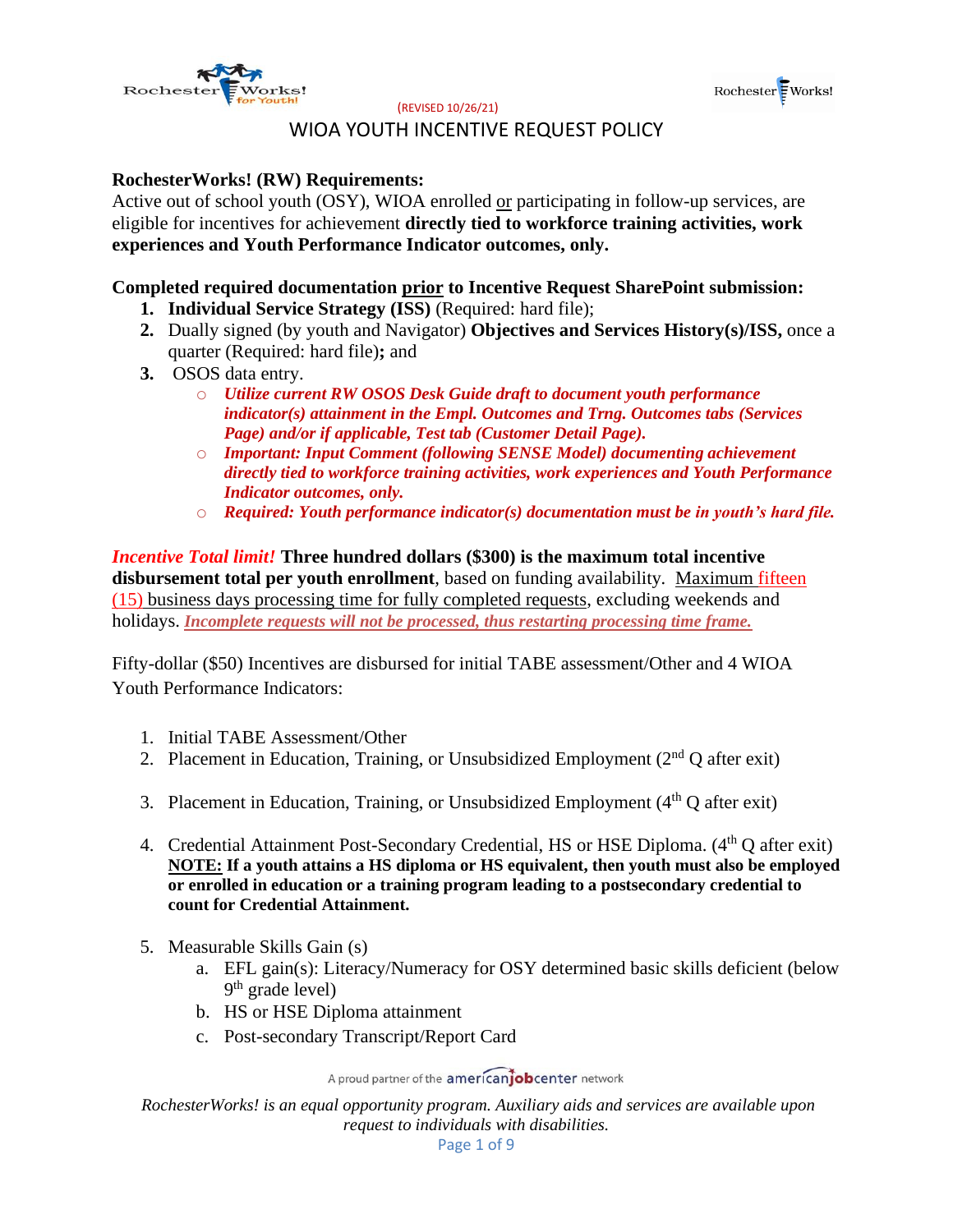



## WIOA YOUTH INCENTIVE REQUEST POLICY

- d. Training Milestone (i.e. completion of OJT *or* completion 1 year of an apprenticeship *or* similar milestone, from an employer/training provider.)
- e. Skills progression (i.e. passing knowledge-based exams for specific occupation or progress in attaining technical or occupational skills evidences by trade-related benchmarks.

Gift Card(s): Each incentive distribution has a set value (\$50, or \$25). Only one (1) incentive per designation. Exception: "Other"- value determined between Navigator and RW.

**Available \$25 gift card options**: *Shown from most requested to least requested gift cards.*

- *New! Effective 10-26-21* Target (replaces Wal-Mart)
- Wegmans
- McDonald's
- *New! Effective 10-26-21* Kwik-Fill gas card (replaces Speedway gas card)
- Goodwill
- Subway

**Record last five number digits of gift card(s).** For Target gift cards, notate the last 5 numbers of the gift card. For Goodwill gift cards, notate the last 5 numbers of the gift card before the BID and the CVV numbers.

A proud partner of the americanjobcenter network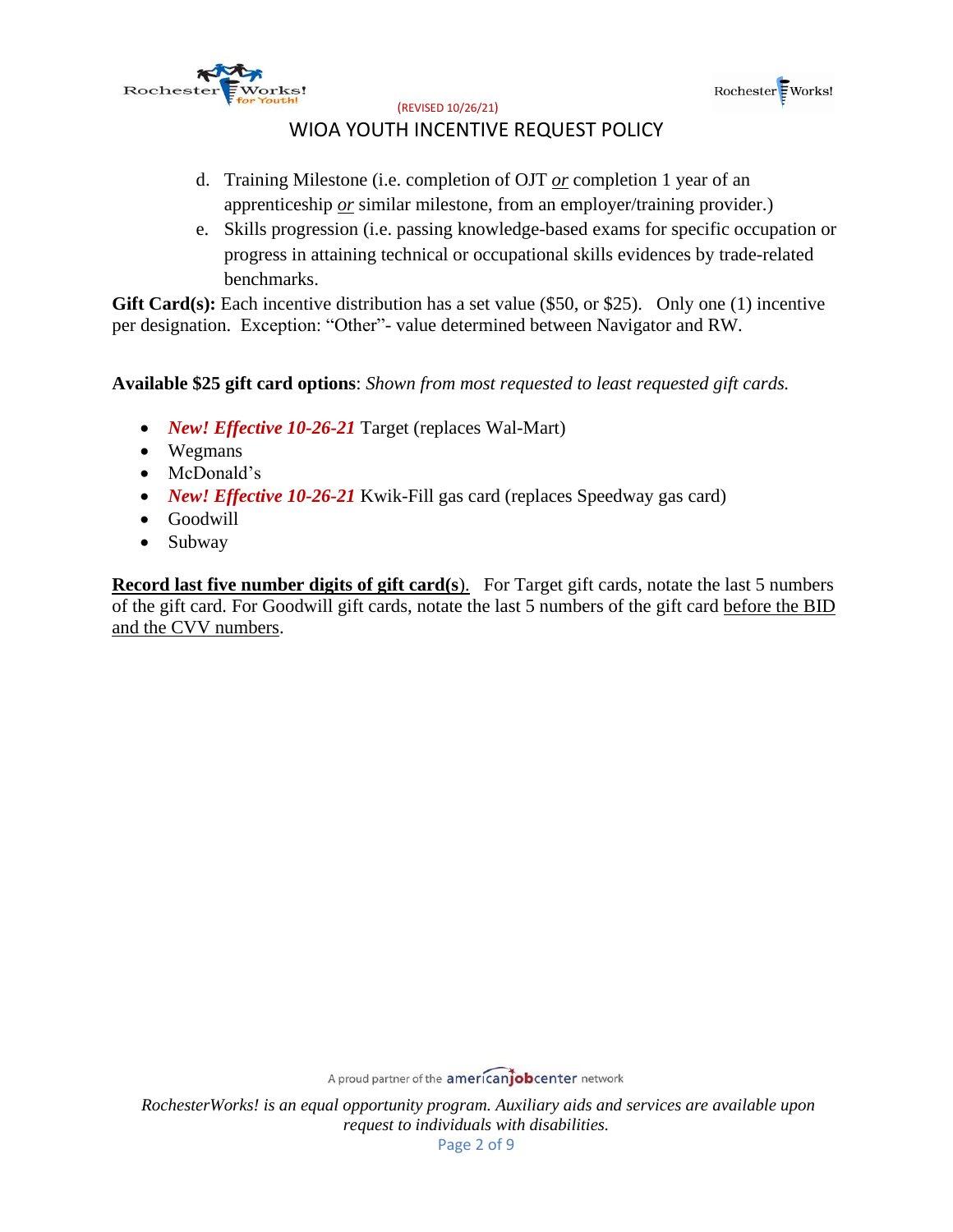



# WIOA YOUTH INCENTIVE REQUEST POLICY

## **Effective September 2019: Incentive Request SharePoint Process submission**

- 1. Complete all OSOS data entry requirements for active and follow up status utilizing current OSOS Desk Guide draft **prior** to submitting Incentive Request on SharePoint.
- 2. Now option to submit up to 3 Requests per Incentive Request SharePoint submission and for each option can choose in quantity 1 or 2 \$25 gift cards.
- 3. Go to SharePoint link below, to submit Incentive Request for processing to *Zinnia Dzus-DeBole*, *Youth Program Coordinator*, (or other designated staff), [https://rochesterworks490.sharepoint.com/sites/TransportationAssistanceRequests/Lists/I](https://rochesterworks490.sharepoint.com/sites/TransportationAssistanceRequests/Lists/Incentives/AllItems.aspx) [ncentives/AllItems.aspx](https://rochesterworks490.sharepoint.com/sites/TransportationAssistanceRequests/Lists/Incentives/AllItems.aspx)
- 4. From the Home page, select **Incentive Requests**, on the left.
- 5. Select **New** on the top bar.
- 6. A new box appears. Fill in all fields with a red star \*only.
- 7. If you have additional information about the request to share, you can add it in the field titled **Comments (If Needed).** This field is not required.
- 8. All other fields are RW ONLY. They are used for RW Staff to process the requests.
- 9. Hit **SAVE** at the bottom.
- 10. Repeat for each request. No paper form needed! If you have any questions, connect with **Zinnia Dzus-DeBole** [zddebole@rochesterworks.org](mailto:zddebole@rochesterworks.org) Once verification of OSOS data entry, Incentive Request on SharePoint is **processed within fifteen (15) business days**, excluding weekends and holidays.
- 11. Requesting Navigator emailed once envelope is ready for pickup at the United Way Front Desk (75 College Ave) or, envelope can be mailed to Navigator via US Postal mail.
- 12. Download and complete the **Incentive Receipt** from the Navigator Resources and Information webpage <http://rochesterworks.org/navigator-resources/> for gift card(s). Record last five number digits of gift card(s). Both youth and Navigator sign and date to verify distribution. Youth takes full responsibility for safeguarding gift cards and acknowledges lost or stolen gift cards will not be replaced.
- 13. The original ink-signed **Incentive Receipt** is returned within 5 business days to *Cassilda Campbell, Youth System Assistant* (US Postal mail, or drop off at United Way Front Desk) to be filed at RochesterWorks! for auditing purposes. A copy of the original receipt needs to be placed in the youth's hard file.
- 14. Download the **Incentive Request and Receipt** from *Navigator Resources webpage* <http://rochesterworks.org/providers/>

#### **Return process:**

1. Mark envelope with "Return" including youth's name and number of gift cards returned and place an on-OSOS comment regarding return to RochesterWorks with specific reason(s) following SENSE Model and return to *Zinnia Dzus-DeBole* .

A proud partner of the americanjobcenter network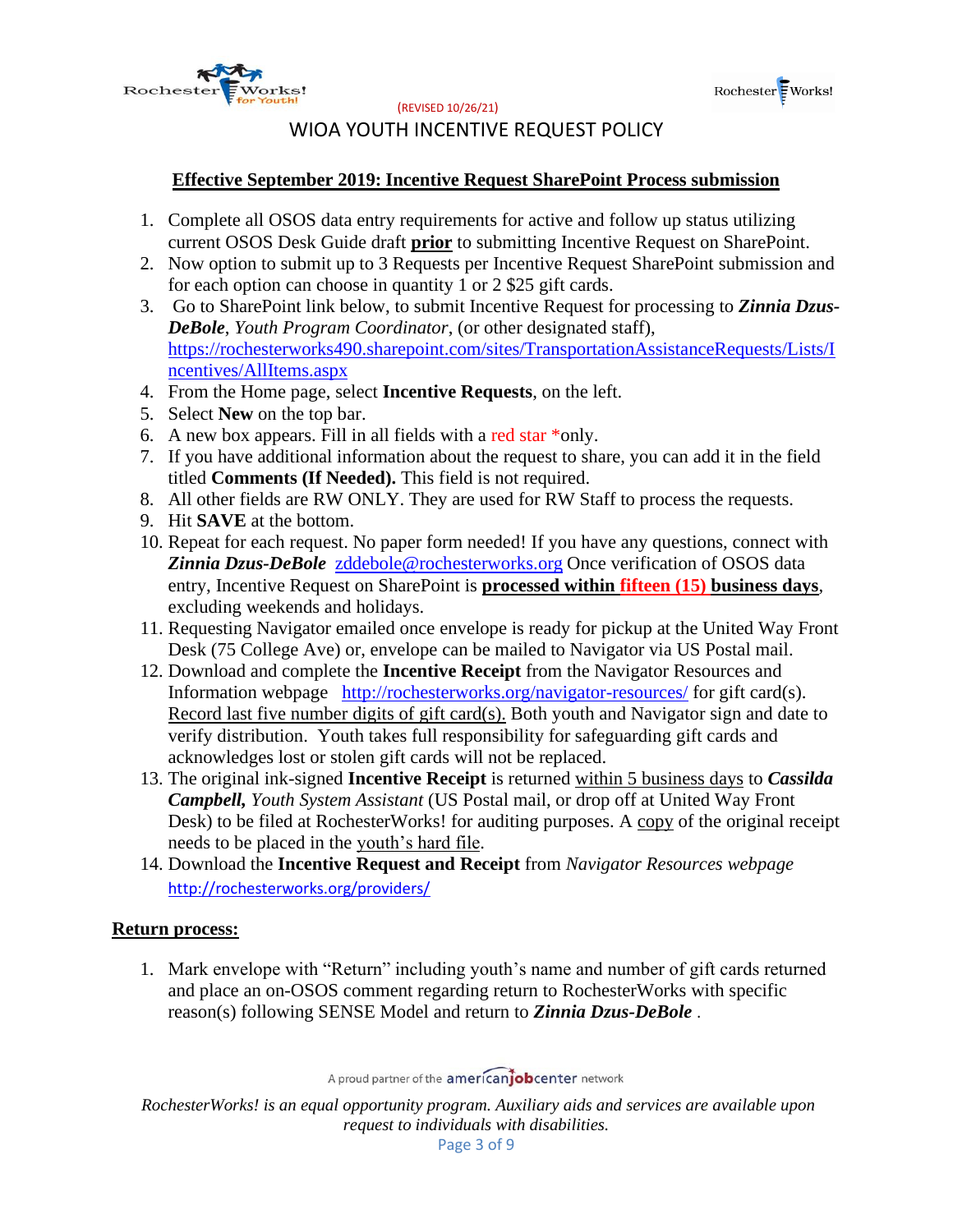



# WIOA YOUTH INCENTIVE REQUEST POLICY

## **WIOA Youth Incentive designations and amounts:**

Completion for achievement directly tied to workforce training activities, work experiences and Youth Performance Indicator outcomes, needs to be documented on OSOS with *comment following SENSE Model* providing specific and detailed information and hard copy documentation in youth's hard file.

- *"Initial TABE Assessment/Other" \$50* Increased due to extensive time and difficulty of TABE 11/12 assessment thus, denoting completion of test in acceptable and agreed upon timeframe, which establishes Literacy/Numeracy level *for out-of-school youth*. Required: Hard copy documentation in youth's hard file.
- *"Completion: Prescribed Work Readiness Series" \$25* denotes completion of an agreed upon set of workshop/activities required to prepare for occupational training and/or employment. Completion: Prescribed Work Readiness Series may be based on the Individual Service Strategy (ISS), OSOS Achievement Objective and/or other objective assessment tools, i.e. CareerZone. Career Zone Portfolio for PY2019 is required for 75% of enrollees including one (1) saved Interest Profiler, one (1) saved Abilities, one (1) saved Work Interest Profiler, two (2) Saved Occupations, and one (1) saved Budget. An example of Completion: Prescribed Work Readiness Series for our youth includes learning how to search for employment utilizing networking opportunities, Recruiting 'Round Rochester events at RWCC College Ave or RWCC Waring Rd locations, and career fairs, learning how to search and apply online for legitimate job postings through search engines like Indeed.com, learning the role of resume and cover letter as selfmarketing tools, learning how to write a resume and cover letter, learning to create a reference list of previous employers, or supervisors from previous community volunteer opportunities, learning the essentials of preparing for a job interview including researching organization, proper dress, good eye contact, good posture, and participating in Mock Interview opportunities to learn how to ask follow up questions to show interest in position. Required: Hard copy documentation in youth's hard file.
- *"Credential Attainment Post-Secondary Credential, HS or HSE Diploma (4th Q after exit)" \$50* denotes the positive WIOA Youth Performance Measure attainment of a WIOA credential including Post-secondary credential, High School Diploma, or High School Equivalent (HSE, i.e. TASC or GED), during participation or within one year of exit. NOTE: If a youth attains a HS diploma or HS equivalent, then youth must also be

A proud partner of the americanjobcenter network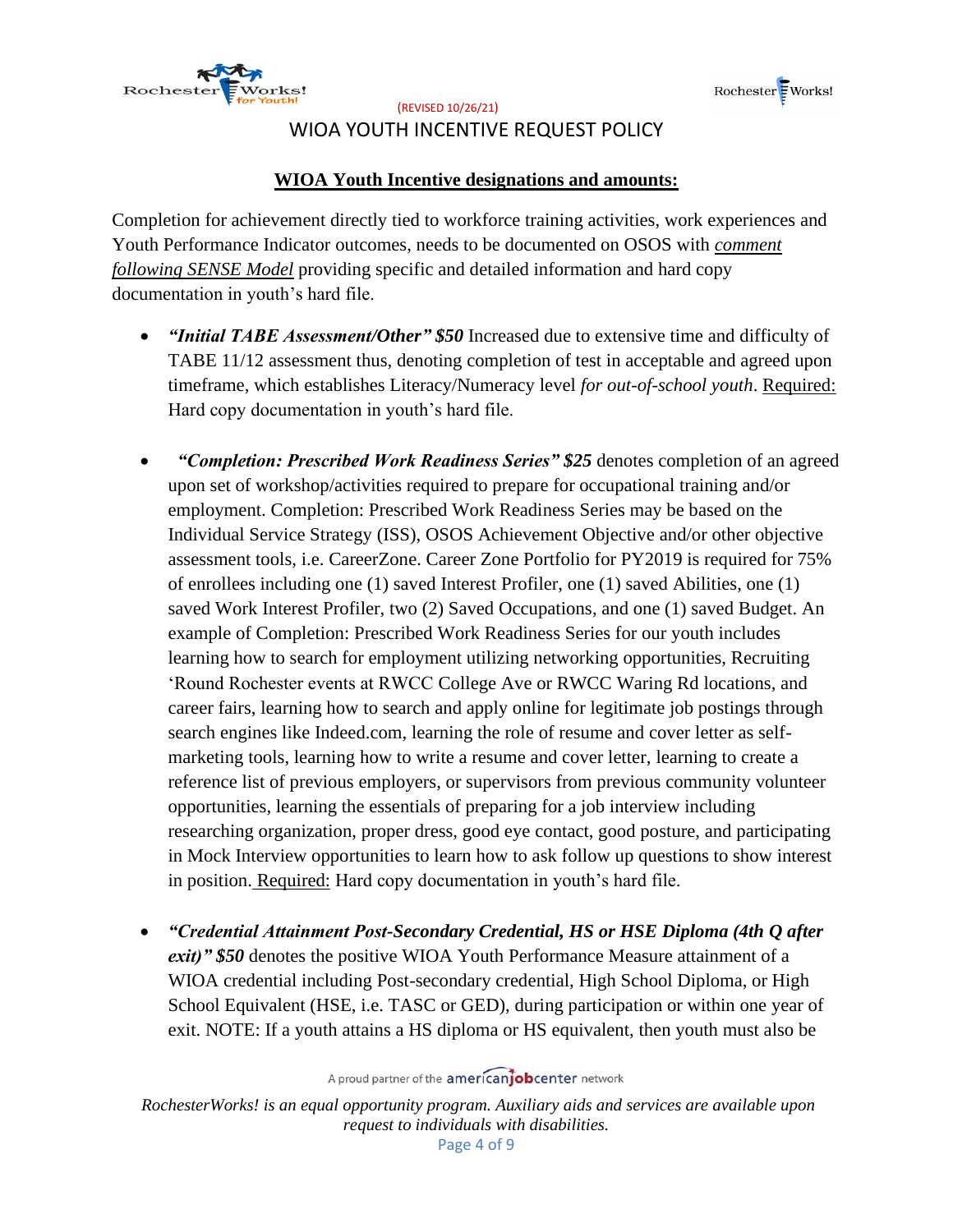



# WIOA YOUTH INCENTIVE REQUEST POLICY

employed or enrolled in education or a training program leading to a postsecondary credential to count for Credential Attainment. The idea is that attaining HS or HSE Diploma is the start to either continuing with post-secondary education or attaining unsubsidized employment. Required: Hard copy documentation in youth's hard file.

- *"Placement Employment/Education (2nd Quarter after exit)" \$50* denotes the positive WIOA Youth Performance Measure attainment of employed or enrolled in postsecondary education, advanced training, apprenticeship, or military  $2<sup>nd</sup>$  Quarter after exit.
- *"Placement Employment/Education (4th Quarter after exit)" \$50* denotes the positive WIOA Youth Performance Measure attainment of employed or enrolled in postsecondary education, advanced training, apprenticeship, or military  $4<sup>th</sup>$  Quarter after exit.
- *"Measurable Skills Gain" \$50 NOTE: Limit 1 Measurable Skills Gain (MSG) incentive request disbursement per youth enrollment, per Program Year (PY). Measurable Skills Gain (MSG) is the only category among Incentive designations, a Navigator can submit more than once an incentive, however, the key is remembering the*  limit of 1 MSG category per Program Year (PY). Also, once a specific MSG is used, it *cannot be reused for incentive purposes. For example, for a youth who is basic skills deficient and is post-TABE Tested and achieves an EFL increase in either Literacy/Numeracy, can do only 1 MSG EFL Increase Incentive Request for disbursement for PY2020. The MSG EFL Increase category cannot be used for the same youth again for the same youth enrollment. However, if the same youth in the next program year, for example, successfully completed semester of post-secondary education, then Navigator can submit MSG Incentive Request for post-secondary transcript or report card for disbursement for PY2021 (July 1, 2021-June 30, 2022).*
	- 1 Educational Functioning Level increase denotes the positive WIOA Youth Performance Measure attainment of one or more educational functioning levels in literacy or math within 12 months of 1st WIOA youth service;
	- Attainment of a secondary school diploma or its recognized equivalent;
	- Secondary or postsecondary transcript or report card:
	- Training milestones: completion of OJT or completion of one (1) year of an apprenticeship program or similar milestones
	- Skills Progression: Passing knowledge-based exams required for specific occupation or progress in attaining technical or occupational skills

A proud partner of the americanjobcenter network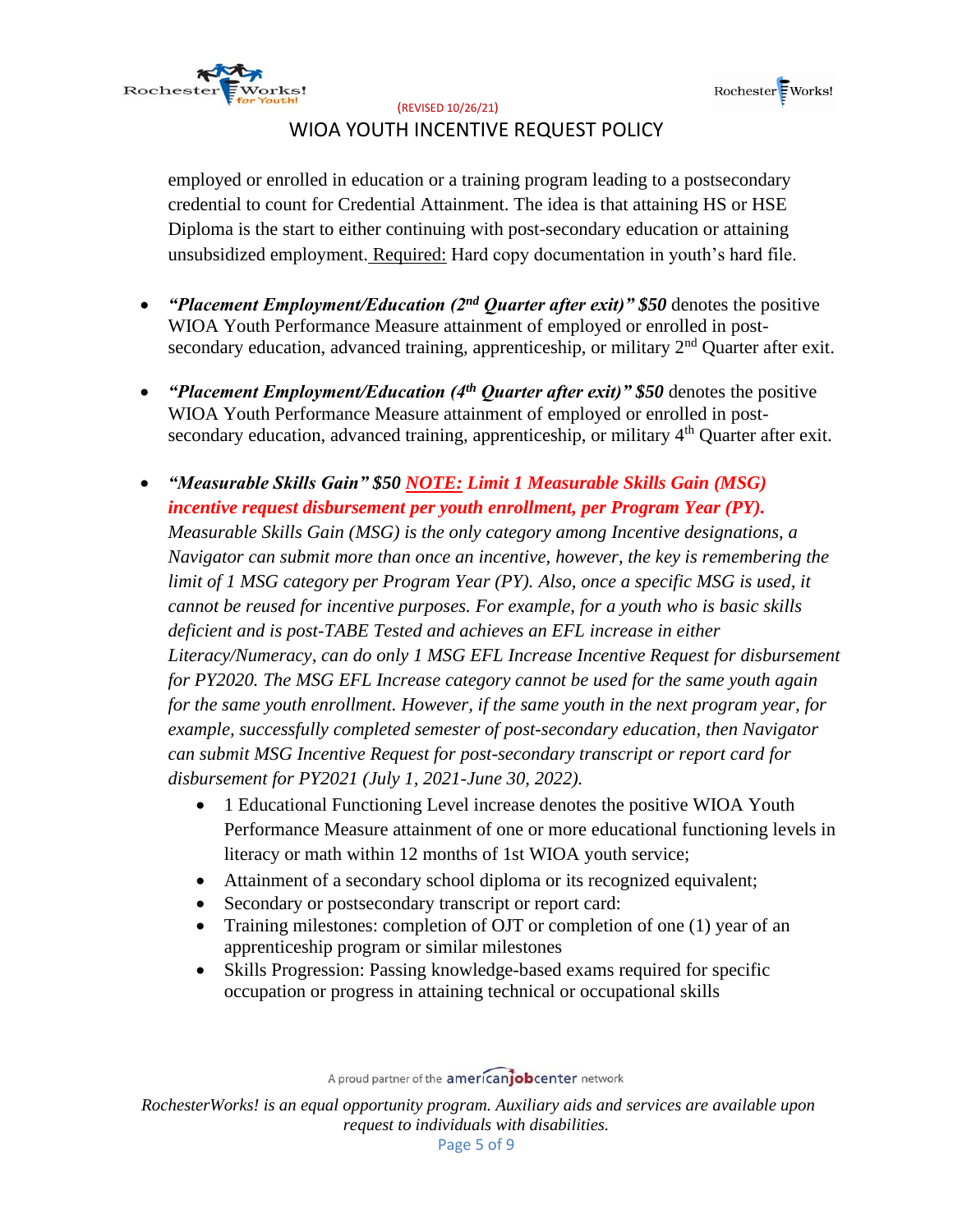



# WIOA YOUTH INCENTIVE REQUEST POLICY

- *"Post-test TABE Assessment/Other" \$25* denotes completion of test in an acceptable and agreed upon timeframe. Results of test do not influence receipt of incentive.
- *"NWRC or Work Keys Certification" \$25* denotes attainment of National Work Readiness Credential, or the attainment of a Work Keys Bronze, Silver, Gold, or Platinum certification.
- *"Completion: Youth Employment Program (YEP)Internship/OJT" \$25* denotes positive completion of **work experience** activity including a minimum 90% attendance, positive monitor report, and/or other measure(s) acceptable to outcome.
- *"Other" \$25* for consideration of a special or unique request related to continued successful involvement directly tied to training activity but with no guarantee of payment. At the discretion of RochesterWorks! such disbursements *may* not count against total amount allowed. Funding is limited and may not be available. Proper and thorough documentation is required.

A proud partner of the americanjobcenter network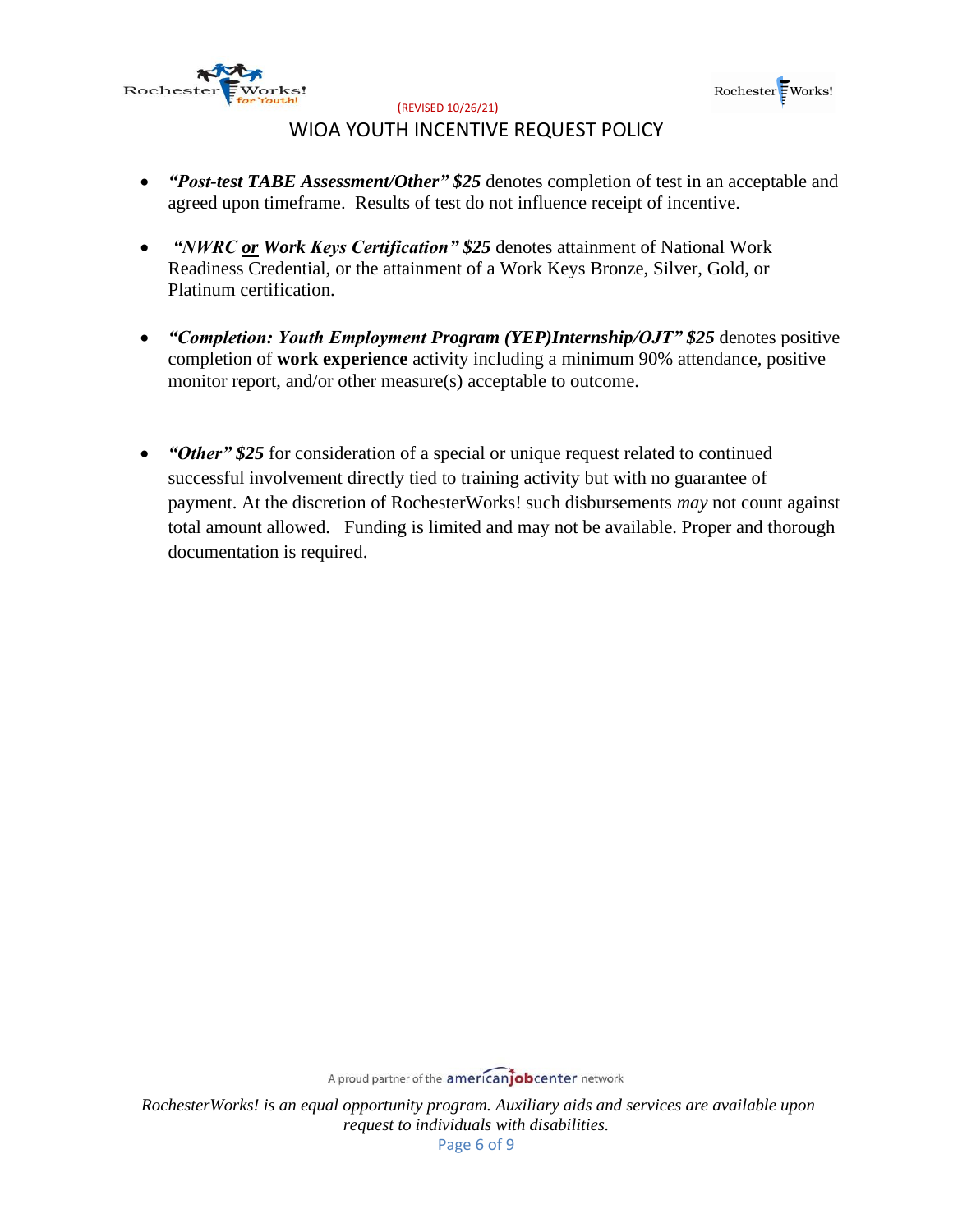



# WIOA YOUTH INCENTIVE REQUEST POLICY

#### **Shortcut: New Incentive Request SharePoint Submission Process:**

*Zinnia Dzus-DeBole – RochesterWorks!*

1. Go to

[https://rochesterworks490.sharepoint.com/sites/TransportationAssistanceRequests/Lists/I](https://rochesterworks490.sharepoint.com/sites/TransportationAssistanceRequests/Lists/Incentives/AllItems.aspx) [ncentives/AllItems.aspx](https://rochesterworks490.sharepoint.com/sites/TransportationAssistanceRequests/Lists/Incentives/AllItems.aspx)

2. From the Home page, select Incentive Requests, on the left.

| <b>TA</b><br>Private group   | <b>Transportation Assistance Requests</b>                                                                                |                   |                                | $\overrightarrow{x}$ Not following $\overrightarrow{ }$ Next steps<br>A 24 members |
|------------------------------|--------------------------------------------------------------------------------------------------------------------------|-------------------|--------------------------------|------------------------------------------------------------------------------------|
| $\varphi$ Search             | + New $\oslash$ Quick edit <b>X</b> Export to Excel $\rightsquigarrow$ PowerApps $\vee \neg \omega^a$ Flow $\vee \cdots$ |                   |                                | $\equiv$ All Items $\vee$<br>了<br>$\odot$                                          |
| Home<br>Notebook             | Incentives                                                                                                               |                   |                                |                                                                                    |
| Transportation Assista       | Date $\vee$                                                                                                              | Youth Name $\vee$ | Navigator $\vee$               | Incentive Requeste $\vee$<br>Quantity (Item 1)                                     |
| Shared with us               |                                                                                                                          |                   |                                |                                                                                    |
| <b>Incentive Requests</b>    |                                                                                                                          |                   |                                |                                                                                    |
| Recycle bin                  |                                                                                                                          |                   |                                |                                                                                    |
| Edit                         |                                                                                                                          |                   |                                |                                                                                    |
|                              |                                                                                                                          |                   | $\Delta_{\mu\nu}^{\mu}$        |                                                                                    |
| Return to classic SharePoint |                                                                                                                          |                   | W.<br><b>Contract Contract</b> |                                                                                    |

## 3. Select "New" on the top bar.

| <b>TA</b><br>Private group | <b>Transportation Assistance Requests</b> |                   |                                                                                                    |                  | $\hat{\mathbf{x}}$ Not following $\Box$ Next steps | A 24 members    |
|----------------------------|-------------------------------------------|-------------------|----------------------------------------------------------------------------------------------------|------------------|----------------------------------------------------|-----------------|
| $\circ$ Search             | $+$ New                                   |                   | Quick edit <b>X</b> Export to Excel $\otimes$ PowerApps $\vee \circ \vee$ Flow $\vee \circ \cdots$ |                  | $\equiv$ All Items $\vee$                          | $\triangledown$ |
| Home<br>Notebook           | Incentives                                |                   |                                                                                                    |                  |                                                    |                 |
| Transportation Assista     | Date $\vee$                               | Youth Name $\vee$ |                                                                                                    | Navigator $\vee$ | Incentive Requeste $\vee$                          | Quantity (Item  |
| Shared with us             |                                           |                   |                                                                                                    |                  |                                                    |                 |
| <b>Incentive Requests</b>  |                                           |                   |                                                                                                    |                  |                                                    |                 |
| Recycle bin                |                                           |                   |                                                                                                    |                  |                                                    |                 |
| Edit                       |                                           |                   |                                                                                                    | 65               |                                                    |                 |
|                            |                                           |                   |                                                                                                    | W.               |                                                    |                 |
|                            |                                           |                   |                                                                                                    |                  |                                                    |                 |

A proud partner of the americanjobcenter network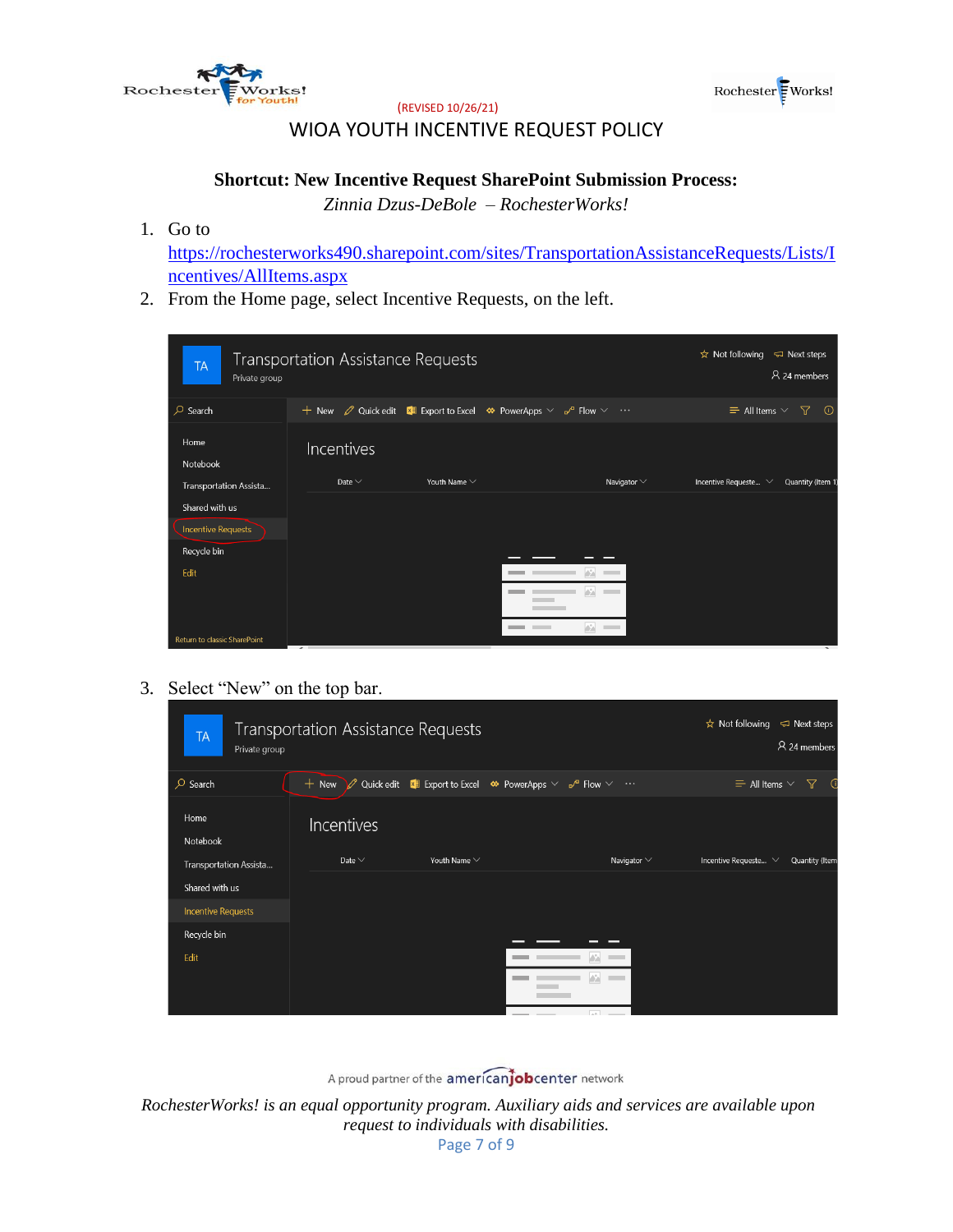



#### (REVISED 10/26/21) WIOA YOUTH INCENTIVE REQUEST POLICY

4. A new box appears. Fill in all fields with a red star only.



If you have additional information about the request to share, you can add it in the field titled "Comments (If Needed." This field is not required.

| Choose up to 3 Incentive designation options for processing.                               |  |
|--------------------------------------------------------------------------------------------|--|
| Option 1: QTY/Requested Gift card(s): *                                                    |  |
| Select an option                                                                           |  |
| Choose quantity of requested gift cards for first Incentive designation option for youth.  |  |
| Option 2: QTY/Requested Gift card(s): *                                                    |  |
| Select an option                                                                           |  |
| Choose quantity of requested gift cards for second Incentive designation option for youth. |  |
| Option 3: QTY/Requested Gift card(s):                                                      |  |
| 1 QTY/Wal-Mart (\$25)                                                                      |  |
| Choose quantity of requested gift cards for third Incentive designation option for youth.  |  |
| <b>RW ONLY: Processed by:</b>                                                              |  |
| Bibianna Silvera-Portacio                                                                  |  |
|                                                                                            |  |
| <b>RW ONLY: Approved By</b>                                                                |  |
| Select an option                                                                           |  |
|                                                                                            |  |
| <b>Comments (If Needed)</b>                                                                |  |

All other fields are RW ONLY. They are used for RW Staff to process the requests.

- 5. Hit **SAVE** at the bottom.
- 6. Repeat for each Incentive Request on SharePoint. No paper form needed!

A proud partner of the americanjobcenter network